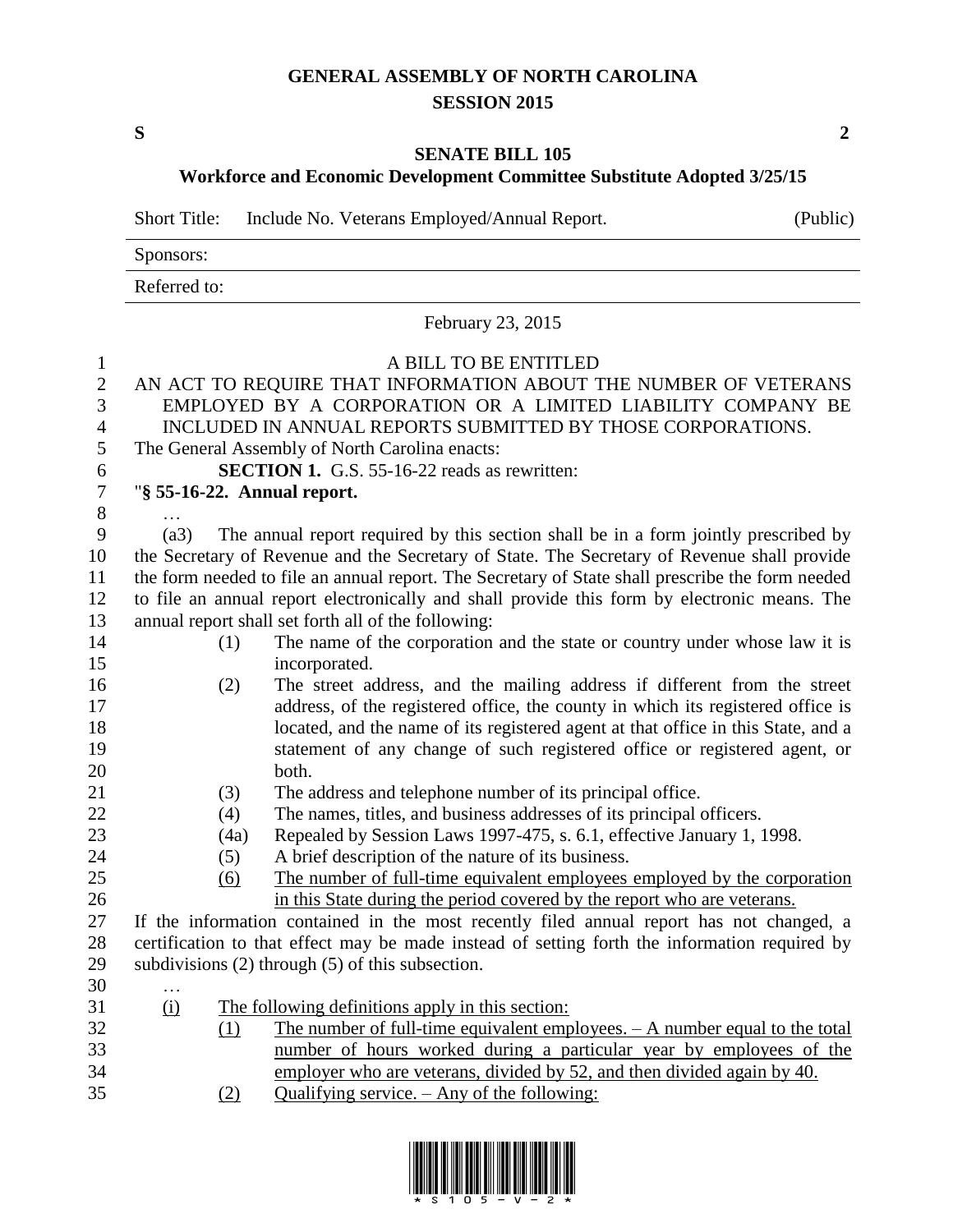|                                                                                                  |            |     | <b>General Assembly Of North Carolina</b>                                                         | <b>Session 2015</b> |  |  |
|--------------------------------------------------------------------------------------------------|------------|-----|---------------------------------------------------------------------------------------------------|---------------------|--|--|
|                                                                                                  |            |     | <u>Any length of active full-time service other than active duty for</u><br>$\underline{a}$ .     |                     |  |  |
|                                                                                                  |            |     | training prior to September 8, 1980.                                                              |                     |  |  |
|                                                                                                  |            |     | At least 24 months of active full-time service other than active duty<br><u>b.</u>                |                     |  |  |
|                                                                                                  |            |     | for training since September 8, 1980.                                                             |                     |  |  |
|                                                                                                  |            |     | 90 consecutive days of active full-time service during a period of war<br>$\underline{c}$ .       |                     |  |  |
|                                                                                                  |            |     | as defined in Title 38, United States Code.                                                       |                     |  |  |
|                                                                                                  |            |     | Any active full-time service or training that resulted in death or<br>$\underline{d}$ .           |                     |  |  |
|                                                                                                  |            |     | disability to the service member.                                                                 |                     |  |  |
|                                                                                                  |            | (3) | Veteran. $-$ A person with qualifying service in the Armed Forces of the                          |                     |  |  |
|                                                                                                  |            |     | United States, including the Army, Navy, Air Force, Marine Corps, Coast                           |                     |  |  |
|                                                                                                  |            |     | Guard, or as a commissioned officer of the Public Health Service, the                             |                     |  |  |
|                                                                                                  |            |     | Environmental Science Services Administration, or the National Oceanic                            |                     |  |  |
|                                                                                                  |            |     | and Atmospheric Administration and who was discharged under conditions                            |                     |  |  |
|                                                                                                  |            |     | other than dishonorable or has achieved veteran status and continues                              |                     |  |  |
|                                                                                                  |            |     | serving."                                                                                         |                     |  |  |
|                                                                                                  |            |     | <b>SECTION 2.</b> G.S. 57D-2-24(a) reads as rewritten:                                            |                     |  |  |
|                                                                                                  |            |     | "§ 57D-2-24. Annual report for Secretary of State.                                                |                     |  |  |
|                                                                                                  | (a)        |     | Excluding professional limited liability companies governed by G.S. 57D-2-02,                     |                     |  |  |
|                                                                                                  |            |     | each LLC and each foreign LLC authorized to transact business in this State must deliver to the   |                     |  |  |
| Secretary of State for filing annual reports on a form prescribed by, and in the manner required |            |     |                                                                                                   |                     |  |  |
| by, the Secretary of State and as otherwise provided in subsection (b) of this section. Each     |            |     |                                                                                                   |                     |  |  |
| annual report must specify the year for which the report applies and provide the information     |            |     |                                                                                                   |                     |  |  |
|                                                                                                  |            |     | required by this subsection. The information must be current as of the date the limited liability |                     |  |  |
|                                                                                                  |            |     | company completes the report. If the information in the limited liability company's most recent   |                     |  |  |
|                                                                                                  |            |     | annual report has not changed, the limited liability company may certify in its annual report     |                     |  |  |
|                                                                                                  |            |     | that the information has not changed in lieu of restating the information.                        |                     |  |  |
|                                                                                                  |            |     | The following information must be included in each annual report:                                 |                     |  |  |
|                                                                                                  |            | (1) | The name of the limited liability company and, in the case of a foreign LLC,                      |                     |  |  |
|                                                                                                  |            |     | any different name that the foreign LLC is authorized under Article 3 of                          |                     |  |  |
|                                                                                                  |            |     | Chapter 55D of the General Statutes to use to transact business in this State,                    |                     |  |  |
|                                                                                                  |            |     | as provided in the foreign LLC's certificate of authority.                                        |                     |  |  |
|                                                                                                  |            | (2) | In the case of a foreign LLC, the name of the jurisdiction under whose law                        |                     |  |  |
|                                                                                                  |            |     | the foreign LLC is organized.                                                                     |                     |  |  |
|                                                                                                  |            | (3) | The street address, and the mailing address if different from the street                          |                     |  |  |
|                                                                                                  |            |     | address, of the limited liability company's registered office in the State, the                   |                     |  |  |
|                                                                                                  |            |     | county in which the registered office is located, the name of its registered                      |                     |  |  |
|                                                                                                  |            |     | agent at that office, and a statement of any change of the registered office or                   |                     |  |  |
|                                                                                                  |            |     | registered agent.                                                                                 |                     |  |  |
|                                                                                                  |            | (4) | The address and telephone number of its principal office.                                         |                     |  |  |
|                                                                                                  |            | (5) | The names, titles, and business addresses of the limited liability company's                      |                     |  |  |
|                                                                                                  |            |     | principal company officials.                                                                      |                     |  |  |
|                                                                                                  |            | (6) | A brief description of the nature of its business.                                                |                     |  |  |
|                                                                                                  |            | (7) | The number of full-time equivalent employees employed by the limited                              |                     |  |  |
|                                                                                                  |            |     | liability company in this State during the period covered by the report who                       |                     |  |  |
|                                                                                                  |            |     | are veterans.                                                                                     |                     |  |  |
|                                                                                                  | $\ldots$   |     |                                                                                                   |                     |  |  |
|                                                                                                  | <u>(e)</u> |     | The following definitions apply in this section:                                                  |                     |  |  |
|                                                                                                  |            | (1) | The number of full-time equivalent employees. $-$ A number equal to the total                     |                     |  |  |
|                                                                                                  |            |     | number of hours worked during a particular year by employees of the                               |                     |  |  |
|                                                                                                  |            |     | employer who are veterans, divided by 52, and then divided again by 40.                           |                     |  |  |
|                                                                                                  |            | (2) | Qualifying service. – Any of the following:                                                       |                     |  |  |